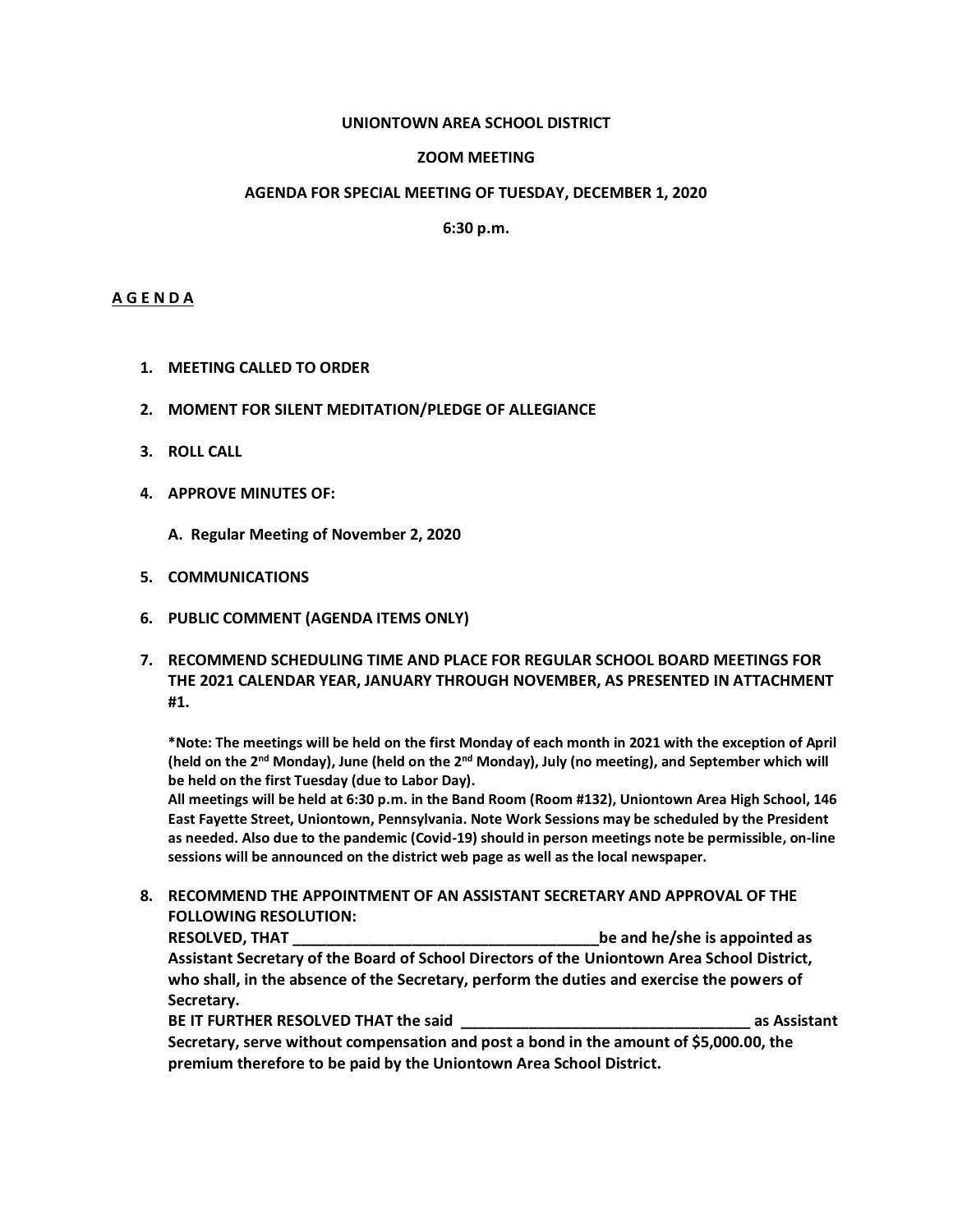- **9. RECOMMEND THE ADOPTION OF PROCEDURE TO GOVERN MEETINGS. \*Note: Robert's Rules of Order have been adopted and utilized previously to govern meetings.**
- **10. RECOMMEND ADOPTION OF THE VOTING ORDER.**
	- **\*Note: The present voting order for roll calls votes is alphabetical, rotational on a continuous order with the President being called last.**
- **11. RECOMMEND APPROVAL AUTHORIZING THE PAYMENT OF UTILITIES, SALARIES, AND TRANSPORTATION WHEN DUE.**
- **12. RECOMMEND APPROVAL AUTHORIZING THE PRESIDENT TO APPOINT COMMITTEES.**

**\*Note: The following committees were utilized in 2020:**

- **a) Buildings and Grounds/Operations**
- **b) Education**
- **c) Finance**
- **d) Personnel**
- **e) Policy/Procedure**
- **f) Student Activities**
- **g) Safety/Security**
- **h) Technology**
- **i) Transportation**
- **j) I.U. Unit 1 Representative**
- **k) C.T.I. Representatives**
- **l) P.S.B.A. Legislative Representative**
- **13. RECOMMEND THE APPOINTMENT OF TWO (2) SCHOOL DIRECTORS TO SERVE ON THE UNIONTOWN CITY RECREATION COMMISSION FOR ONE (1) YEAR:**
	- **a)** \_\_\_\_\_\_\_\_\_\_\_\_\_\_\_\_\_\_\_\_\_\_\_\_\_\_\_\_\_\_\_\_\_\_\_\_\_
	- **b**)

**Note: Directors must live in the City of Uniontown. Directors Dawson and Rugola served in 2020.**

**14. RECOMMEND THE APPOINTMENT OF ONE (1) SCHOOL DIRECTOR TO SERVE ON THE JOINT OPERATING COMMITTEE OF THE FAYETTE COUNTY AREA CAREER & TECHNICAL INSTITUTE:**

**a)** \_\_\_\_\_\_\_\_\_\_\_\_\_\_\_\_\_\_\_\_\_\_\_\_\_\_\_\_\_\_\_\_\_\_\_\_\_\_ (3 year term)

**\*Note Director Holt has 2 years remaining on his term. Director Clay's term has expired Director Grahek has 1 year remaining on her term.**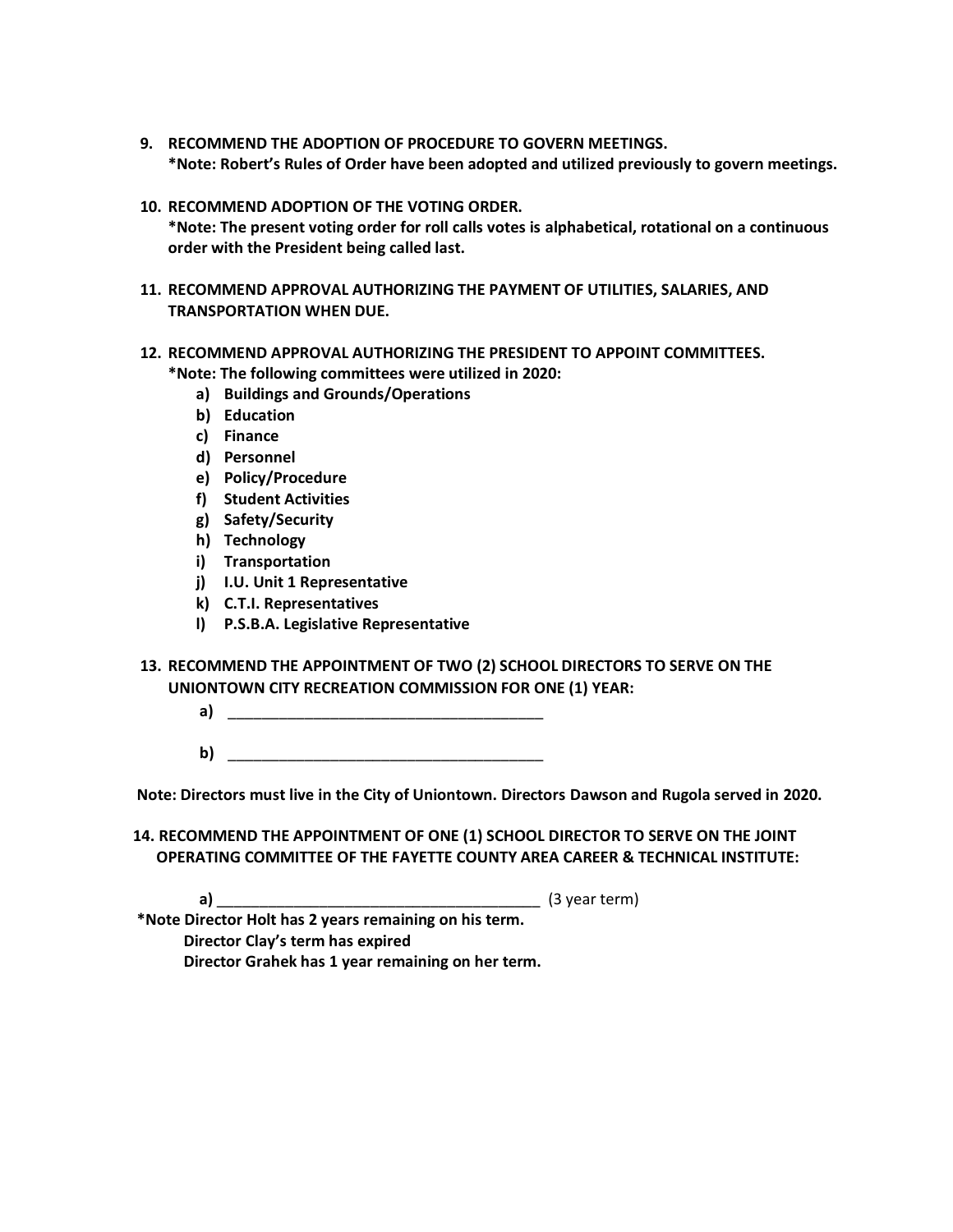**15. RECOMMEND APPROVAL OF THE APPOINTMENT OF TWO (2) SCHOOL DIRECTORS TO THE P.S.B.A. LEGISLATIVE POLICY COUNCIL:**

 **a)** \_\_\_\_\_\_\_\_\_\_\_\_\_\_\_\_\_\_\_\_\_\_\_\_\_\_\_\_\_\_\_\_\_\_\_\_\_ (Chairperson)  **(Note: The P.S.B.A. recommends one person be appointed as Chairperson.) b)** \_\_\_\_\_\_\_\_\_\_\_\_\_\_\_\_\_\_\_\_\_\_\_\_\_\_\_\_\_\_\_\_\_\_\_\_\_\_

 **Note: PSBA Representatives have voting privileges on important platform items at the Annual State Convention. Director Clay was Chairperson and Director Grahek was a council member in 2020.**

**16. RECOMMEND THE APPOINTMENT OF ONE INDIVIDUAL AND ONE ALTERNATE TO SERVE ON THE EXECUTIVE COMMITTEE OF THE SOUTHWEST REGIONAL TAX BUREAU FOR ONE YEAR BEGINNING JANUARY UNTIL THE FIRST WEEK IN DECEMBER, 2021:**

| . .<br> | AITAR<br>rnatel<br>---<br>-- |
|---------|------------------------------|

 **Note: Director Rittenhouse served as SWRTB committee member and Director Rugola served as the Alternate.**

**17. RECOMMEND THE APPOINTMENT OF ONE INDIVIDUAL AND ONE ALTERNATE TO SERVE ON THE FAYETTE COUNTY TAX COLLECTION COMMITTEE FOR ONE YEAR BEGINNING JANUARY UNTIL THE FIRST WEEK IN DECEMBER, 2021:**

 **a)** \_\_\_\_\_\_\_\_\_\_\_\_\_\_\_\_\_\_\_\_\_\_\_\_\_\_\_\_\_\_\_\_\_\_\_\_\_ **b**) (Alternate)

 **Note: Director Rittenhouse served as committee member for Fayette County Tax Collection Committee and Director Tanner served as the alternate.**

- **18. RECOMMEND THE APPOINTMENT OF \_\_\_\_\_\_\_\_\_\_\_\_\_\_\_\_\_\_\_\_\_\_\_\_\_\_\_\_\_\_\_\_\_\_\_ AS DISTRICT SOLICITOR(S).**
- **19. THE FOLLOWING ITEMS ARE BEING PRESENTED FOR THE BOARD'S CONSIDERATION WITH ACTION TO BE TAKEN AS NOTED.**
	- **A. BUILDINGS AND GROUNDS/OPERATIONS 01. Recommend approval of the following addition to the substitute cleaning list at \$9.25 per hour, contingent upon the receipt of clearances. a.) Chad Edward Winters**

**B. EDUCATION**

**01. Recommend approval of the Letter of Agreement with 21st Century Community Learning Center as presented in ATTACHMENT #2.**

**02. \*\*Information Item- Attestation Ensuring Implementation of Mitigation Efforts was submitted to the state on 11/25/2020 as presented in ATTACHMENT #3.**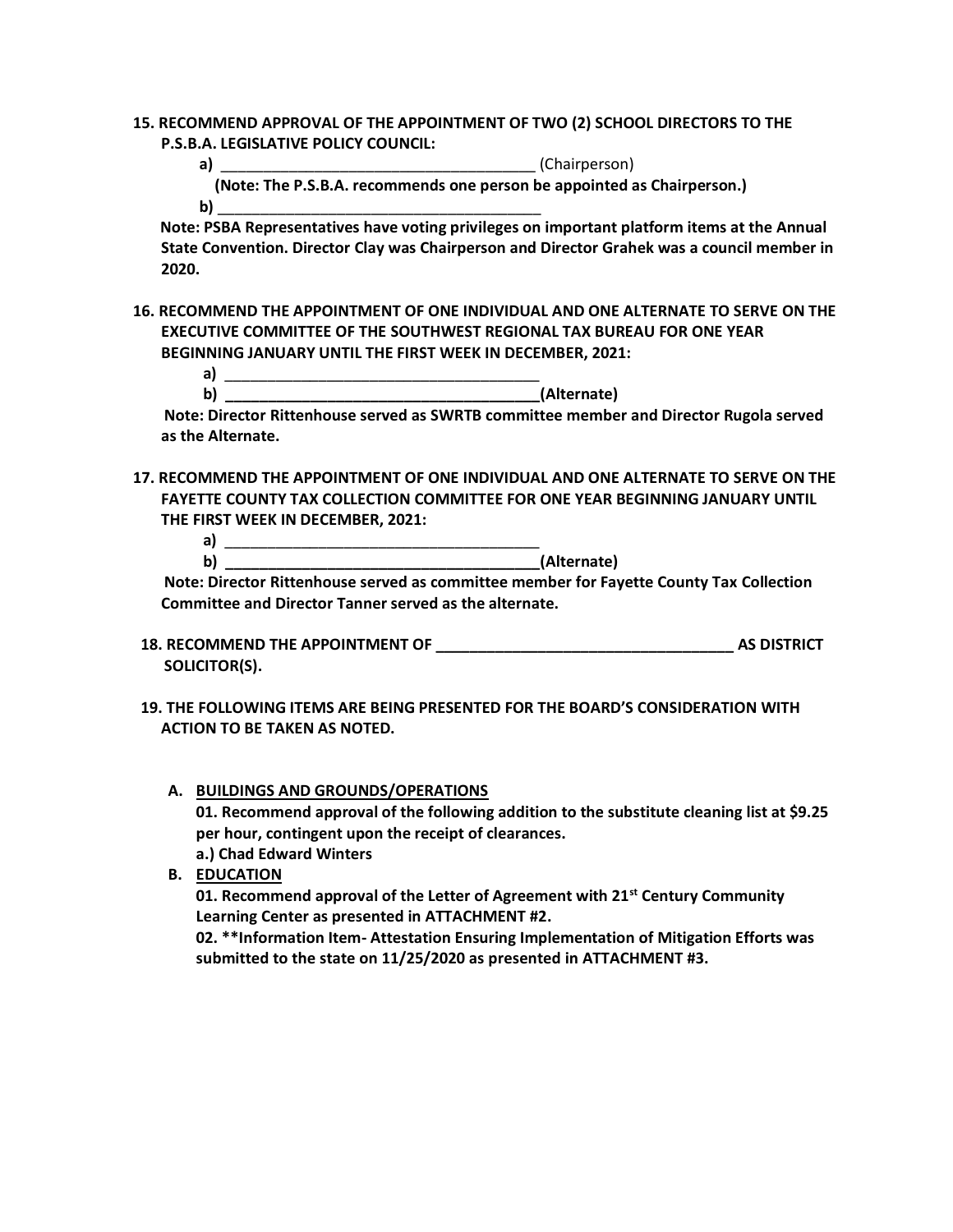# **C. FINANCE**

**01. Recommend approval of the following financial statements for October, 2020:** 

**(a) General Fund Treasurer's Report**

**(b) Budget and Revenue Report**

**02. Recommend approval of payroll for November, 2020.**

**03. Recommend approval for payment of the following bills, authorizing and directing Officers of the Board for same:**

**(a) General Fund**

- **(1) Regular ………………………………….. \$ 2,975,543.53**
- **(2) U.A.H.S. Construction Fund …..……………… \$ 135.83**
- **(b) Cafeterias …………………………………………………. \$ 311,602.32**

**(c) Federal Funds**

**(1) Title I and Title II ………………...………………. \$ 239,914.90**

# **D. PERSONNEL**

**01. Recommend approval of the resignation of Susie Reckner as a paraprofessional at Benjamin Franklin Elementary effective 11/12/2020.**

# **E. POLICY/PROCEDURES**

# **F. STUDENT ACTIVITIES**

**01. Recommend approval for Mike Schiffbauer to serve as an Assistant Swimming Coach for U.H.S. per the recommendation of Head Coaches Vera & Bill Grimes.**

**02. Recommend approval of the resignation of Girls' Basketball Coach at AJ McMullen effective 11/23/2020.**

**03. Recommend approval for Valerie Grimes to serve as a volunteer swim coach for the 2020-2021 school term.**

**04. Recommend approval for Paul Zungri to serve as yearbook sponsor at A.J. McMullen effective 11/09/2020.**

**05. Recommend approval to accept the resignation of Will Cossick as Junior High Boys Basketball Assistant effective 10/31/2020.**

### **G. SAFETY & SECURITY**

- **H. TECHNOLOGY**
- **I. TRANSPORTATION**
- **J. P.S.B.A. REPRESENTATIVE**
- **K. INTERMEDIATE UNIT I REPRESENTATIVE Executive Director's Report as presented in ATTACHMENT #4.**
- **L. CTI REPRESENTATIVES**